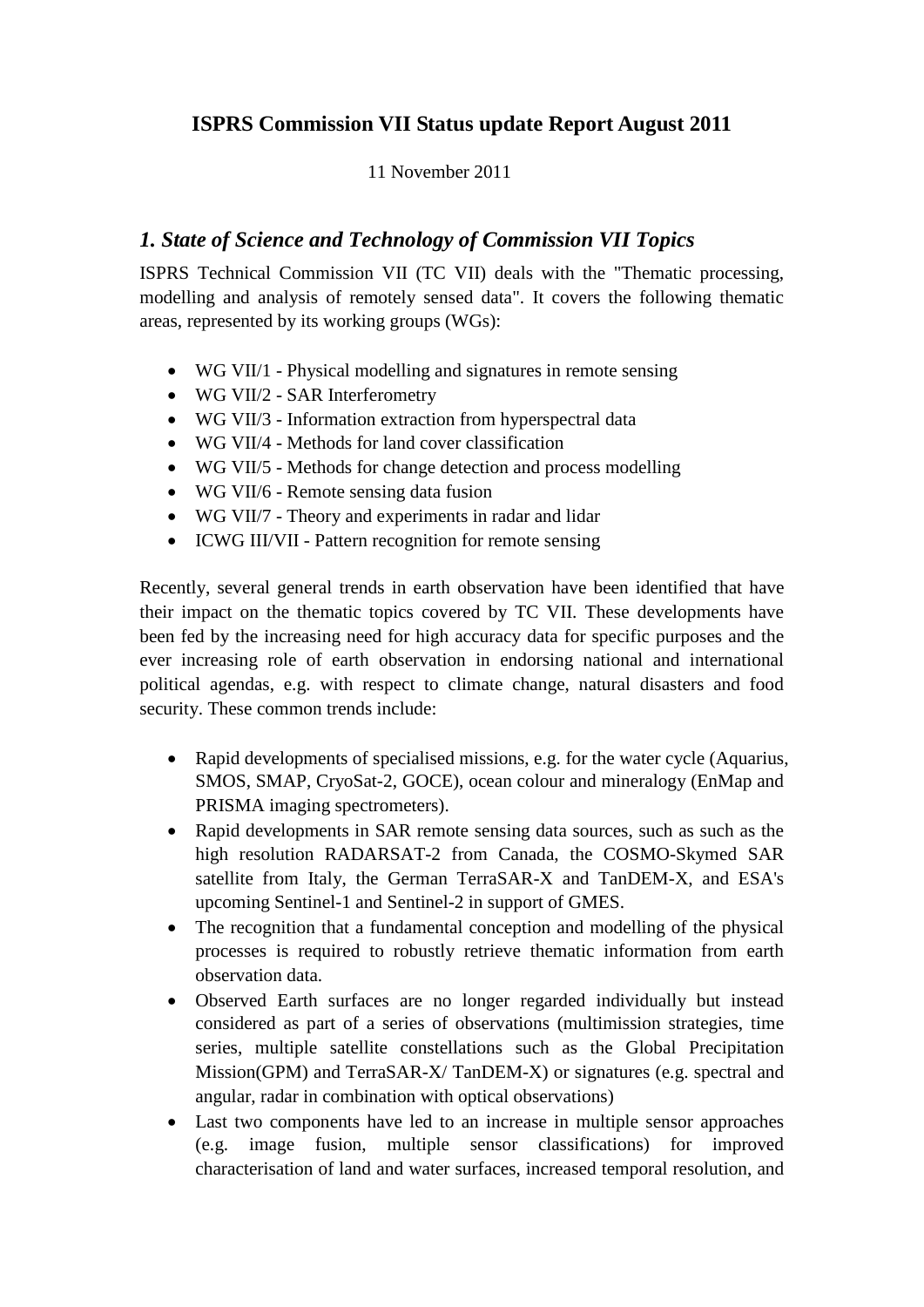extended time series in support of global change and climate studies.

The relevance of the above aspects is reflected by the developments within the thematic focus covered by the individual WGs.

## *2. Accomplishments of Commission during the current year*

A selection of papers related to the TC VII symposium held from 5-7 July in Vienna, Austria was published in a special issue of "Remote Sensing". The special issue, entitled "100 years ISPRS – Advancing Remote Sensing Science", currently contains 12 papers. For more information see:

ttp://www.mdpi.com/search/?s\_journal=remotesensing&s\_special\_issue=909

# *3. Working Group Activities During the current year*

## **WG VII/1 - Physical modelling and signatures in remote sensing**

## *State of Science and Technology of Working Group Topics:*

Focus topics of the WG remain and emerge increasingly in advanced methods of forward and inverse modeling. Forward approaches are discussing direct radiance assimilation of satellite measurements into process models, where inverse approaches are either mathematical inversion (Hadamard criteria), intermediate or hybrid inversions (eg Minnaert-k), or biophysical and/or biochemical parameter inversion with their associated ill-conditioned and ill-posed constraints. The use of spectral invariants (recollision probability theory) has found its way into generating products in remote sensing.

## *Accomplishments of Working Group in 2011*

1. NA

## *Upcoming Working Group participation*

1. NA

# **WG VII/2 - SAR Interferometry**

## *State of Science and Technology of Working Group Topics:*

The current hot topics of SAR Interferometry are DEM generation from space borne high-resolution SAR data, for example, from TerraSAR-X/TanDEM-X or COSMO-Skymed imagery, and surface deformation monitoring with SAR Interferometry and Persistent Scatterer Interferometry based on time series differentials of satellite SAR data.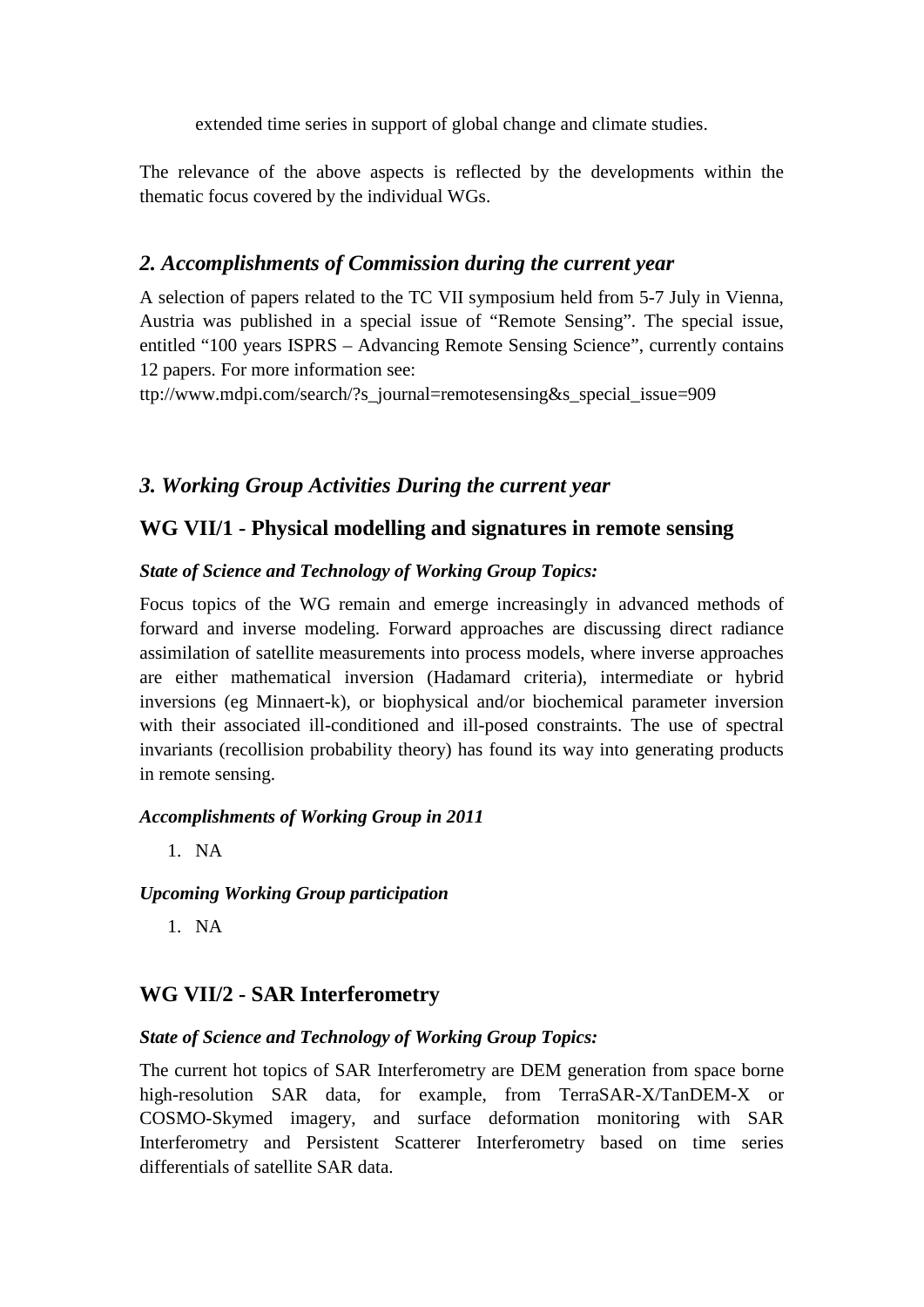In June 2010 TanDEM-X was launched, the sister satellite of TerraSAR-X. Both satellites will perform systematic bi-static mapping of Earth for the period of three years. From this data a global DEM shall be derived by DLR, which will be commercialized by Infoterra Company, Germany. The final DEM will complement and most probably clearly outperform well known SRTM data: the grid size is planned to be about 10 m and the vertical point-to-point errors are expected to be below 2 m (90%). Compared to traditional repeat-pass Interferometry conducted by single satellites taking images separately at repeated cycles, single-pass image acquisition comes along with at least two advantages: no temporal decorrelation occurs and the phase terms caused by atmospheric phase delay cancel out.

The advent of high-resolution civil SAR satellite sensors gives the opportunity of urban area mapping with much finer level of detail than ERS type of devices could provide. A striking example for the capability of the new sensor generation is the dramatic rise of so-called persistent scatterers (PS) preferably found in settlement areas in stacks of TerraSAR or COSMO-Skymed imagery. There are several reasons for this rise, we give two here: Firstly, close-by PS, which would lie in the same resolution cell for ERS, are mapped into different cells now due to finer spatial grid. Secondly, also weaker PS may be detected since they compete with clutter signal of a far smaller area.

The dense grid of PS boosts advanced techniques that rely on time series of satellite SAR images, for example, multi-baseline SAR Interferometry, Persistent Scatterer Interferometry, SAR Tomography, and Differential SAR Tomography. Those approaches usually require quite demanding signal processing methods, for instance, sophisticated spectral estimation techniques or compressive sensing. Besides the required further development of such approaches still many efforts have to be conducted in the future to validate such techniques, for example, in terms of accuracy and reliability in order to be able to apply those new methods to operational monitoring tasks, be it driven by public authorities or the private sector.

- 1. Organization of a benchmark activity: Validation of DEM from high-resolution SAR images of modern satellite sensors. DLR provided more images, so we now have available about 100 TerraSAR-X images over Berlin, Barcelona, Hannover, Edmonton, Trento, and Istanbul. Currently, 13 international groups of scientists participate. The groups conduct various techniques for elevation extraction from SAR data: Radargrammetry (e.g., SAR stereo), conventional InSAR (two images), and multi-baseline InSAR using image stacks. First results already have been published, for example at the Hannover ISPRS workshop. DLR evaluated positively a proposal of us to extend the work also to data of the TanDEM-X mission.
- 2. The WG co-organized the ISPRS Workshop for High-Resolution Earth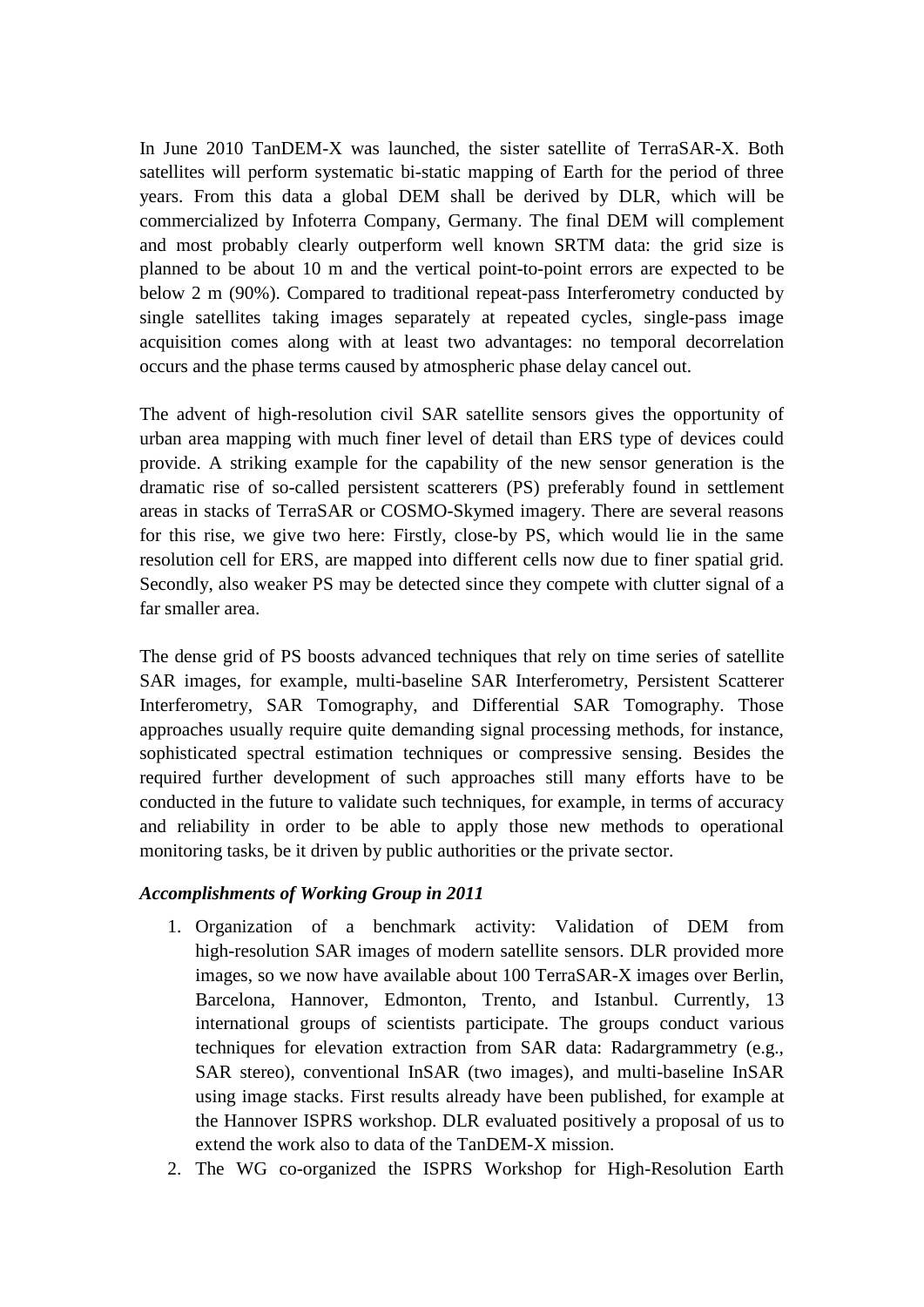Imaging for Geospatial Information. Hannover, June 14 - 17, 2011. http://www.ipi.uni-hannover.de/ipi-workshop.html The proceedings can be found online in the ISPRS archives.

#### *Upcoming Working Group participation*

1. A special issue of ISPRS journal is currently organized by the WG, the publication is scheduled for fall 2012..

### **WG VII/3 - Information extraction from hyperspectral data**

#### *State of Science and Technology of Working Group Topics:*

Hyperspectral remote sensing has become mature in the past few years. The added value compared to multispectral systems has been broadly recognized which is evidenced by the large number of approved satellite missions including DLR/GFZ's EnMap and ASI's Prisma missions. In Summer 2009, ESA's airborne benchmark instrument APEX made its first aquisitions. There is a lot of ongoing research and activities in the field of hyperspectral remote sensing where an establishment of operational algorithms can be observed. Other progress includes:

- 1. Establishing a ground based validation site for HSR: Makhtesh Ramon Israel, has suggested as a calibration/validation site and now is placed on the CEOS website: http://calval.cr.usgs.gov/sites\_catalog\_template.php?site=makh. In March 2009 it was visited by more than 80 scientists worldwide to be recognized by the HSR community.
- 2. Quality Layer indicator for hyperspectral remote sensing data has been established within the EUFAR program and will be available soon in the EUFAR homepage. This was done after sending questioners to many HSR users in Europe.
- 3. A new approach on how to better correct the atmosphere in a non stable HSR sensor utilization has been developed and published in Remote Sensing of Environment by Brook and Ben Dor).
- 4. A new approach to correct for smile effect in Hyperion data over desert environment has been developed (Dadon A., E. Ben Dor and A. Karnieli (2010), Use of derivative calculations and minimum noise fraction (MNF) transform for detecting and correcting the spectral curvature effect (smile) in Hyperion images, published in IEEE Transactions on Geoscience and Remote Sensing.
- 5. Errors in soil spectral measurements using ASD field spectrometer were studied and presented at the ASD IEEE Workshop. A paper on that topic have been published in Soil Science Society of America by Feinstein et al, 2011.
- 6. Soil Spectral Group was established and aimed to collect soil spectra libraries worldwide (http://groups.google.com/group/soil-spectroscopy). So far spectral from 43 counties were gathered. Leader of the group is Raphael Viscarra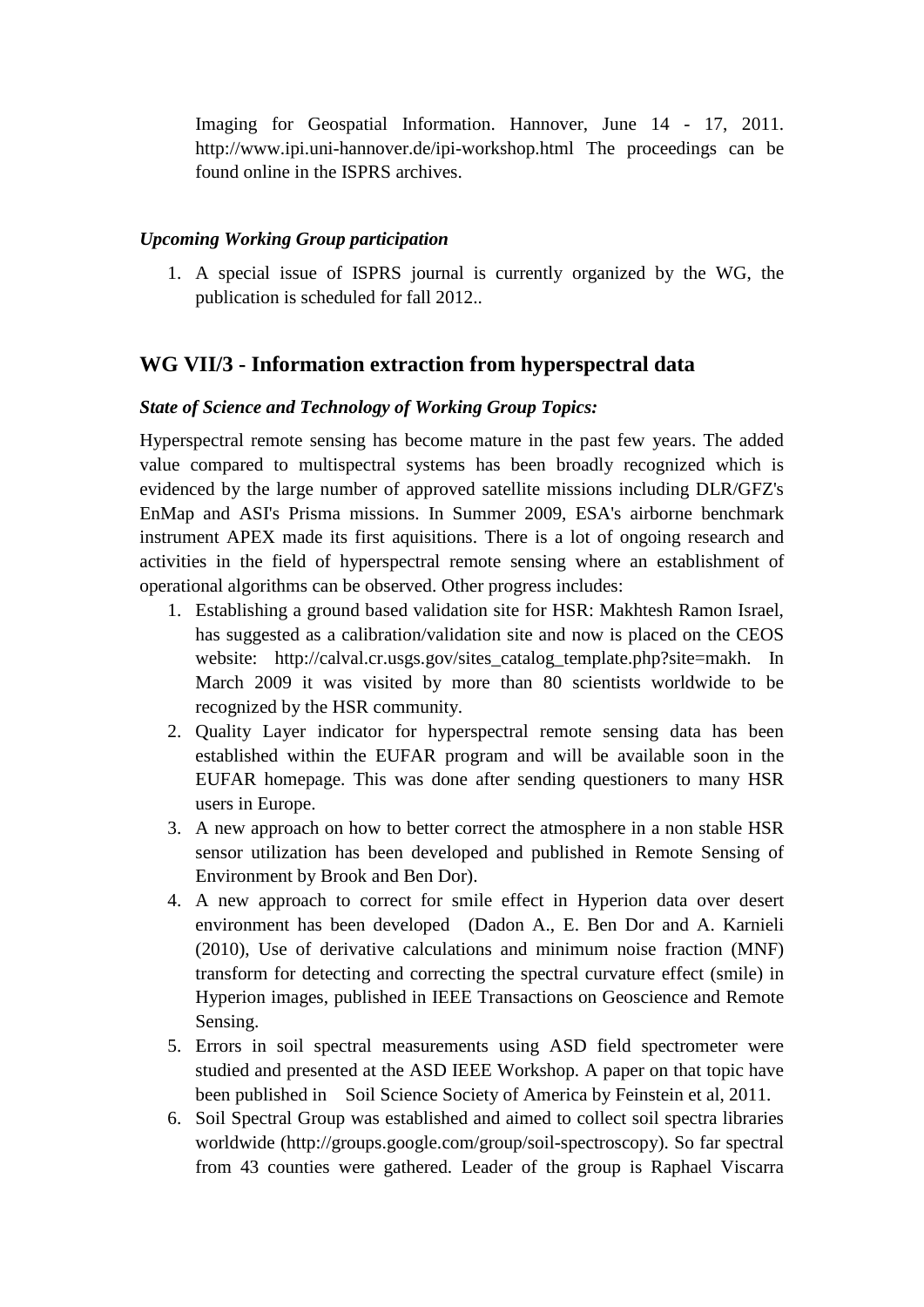Rossel.

- 7. Within the EUFAR TA program a comperhensive flight campaing composed of 5 sensors and two aircrafts was conducted to check the SVC methods. 7 international groups were involved in this initaive.
- 8. Within the EUFAR program, an expert working group on hyperspectral applications for soil was created (www.eufar.net), lead by Eyal Ben-Dor. So far the group has more than 200 members.

A new scientific journal "Journal of Imaging Spectroscopy" has been established and the first volume is to be issued. The journal aimed at gathering all potential IS users under one umbrella. Ben-Dor is appointed as an associated editor managing the terrestrial application section.

- 1. Organisation of the Workshop "A Demonstration and Practical Exercise for Modeling of Soil Spectral Information (DePeMossi)", as follow-up meeting of the EUFAR Expert Working Group on hyperspectral soil applications. The Workshop consisted in a summer school for field spectrometry measurements, standards and protocols, and for practical training in three software packages: Unscrambler, Paracuda, and Hysoma. The Workshop DePeMossi was held at the GFZ German Research Center for Geosciences in Potsdam, Germany, from 29 to 31 August 2011. Workshop content are available on [www.eufar.net.](http://www.eufar.net/) This Workshop was leaded by Chabrillat and Ben Dor.
- 2. A special issue of Hyperspectral Remote Sensing volume in Remote Sensing Open Access is open [http://www.mdpi.com/journal/remotesensing/special\\_issues/hyperspect](http://www.mdpi.com/journal/remotesensing/special_issues/hyperspectral-remote-sens/) [ral-remote-sens/](http://www.mdpi.com/journal/remotesensing/special_issues/hyperspectral-remote-sens/) (edited by Ben Dor).
- 3. An Hyperspectral Soil Mapper (HYSOMA) software interface has been developed under the EUFAR and EnMap umbrella at the GFZ German Research Center for Geosciences. It focuses on easy access for non-expert hyperspectral users to soil hyperspectral products (e.g. soil moisture maps, organic carbon and soil minerals content map). The HYSOMA will be soon distributed for free through the web. It is integrated in DLR hyperspectral processing chain, and (in 2012) in EUFAR Toolbox. Preliminary software content has been published in 2011 Conference Proceedings (Earsel conference) and a peer-review publication is in preparation on the subject
- 4. A special issue in currently organised by the WG on Quantitative Soil Spectroscopy in the Journal of Applied and Environmental Soil Science.<http://www.hindawi.com/journals/aess/si/qss/>
- 5. A proposal to the new EUFAR program to open the TIR region for Hyperspectral remote sensing and combine LIDAR data with Hyperspectral data have been submitted and passed a first stage.
- 6. Serving as a member in the advising committee board of the new NASA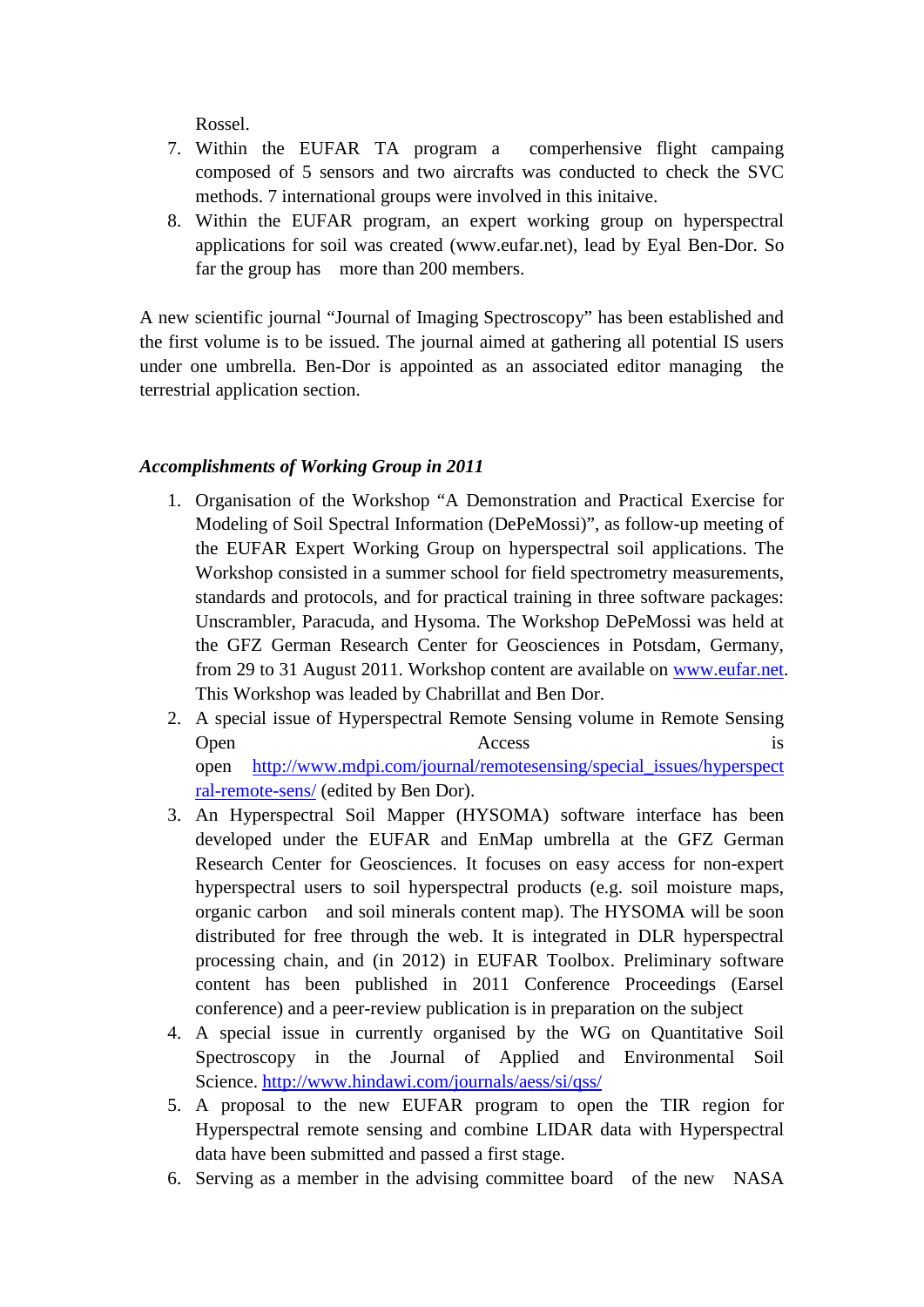hyperspectral mission to orbit: HySPIRI

### *Upcoming Working Group participation*

- 1. The HYSOMA software interface will be distributed for free through the internet and through the EUFAR Toolbox
- 2. Open a collaboration channel between the Global Soil Library Group Activities and the NASA HySPIRI project.
- 3. Two invited talks in the IGARSS (Munich July, 2012) and 34ICG (Brisbane August 2012) conferences in Hyperspectral activities in soil.

# **WG VII/4 - Methods for land cover classification**

### *State of Science and Technology of Working Group Topics:*

Very high resolution (VHR, better than 1 m) optical, polarized radar, and high density lidar (denser than 1 m) data are increasingly available to remote sensing community for research and application. Existing classification techniques have faced tremendous challenges to effectively extract information from these new data sets. Therefore:

- The number of research papers on classification of VHR optical imagery and polarized radar imagery is rapidly increasing;
- Research on classification using LiDAR data or multi-polarization SAR data starts to increasingly appear in publications;
- There are also many papers on combination of optical, radar and/or LiDAR data for classification.

Within the area of classification of VHR optical imagery, research on object-based classification is most active. However, most research is based on how to use eCognition software to achieve desired classification results. Research papers on new algorithms or new methods independent of eCognition are not many.

In the area of classification of polarized radar data, most papers have been trying to adopt, improve or change existing algorithms or concepts of optical image classification for classifying polarized radar images.

Since the launch of WorldView-2 satellite in October 2009, research activities have been increased on whether high resolution 8-band mulispectral images (2m MS, and 0.5m pansharpened MS) can improve the classification accuracy. These research activities have been promoted by DigitalGlobe through providing researchers (upon applacations) with WorldView-2 images free of charge.

According to the abstract statistics of the 2012 ISPRS Congress, 1776 abstracts were submitted to 98 sessions of the Congress (including ISPRS working group sessions and other joint sessions). Among which:

 $\sim$  62 abstracts were submitted to WG VII/4, the second largest submissions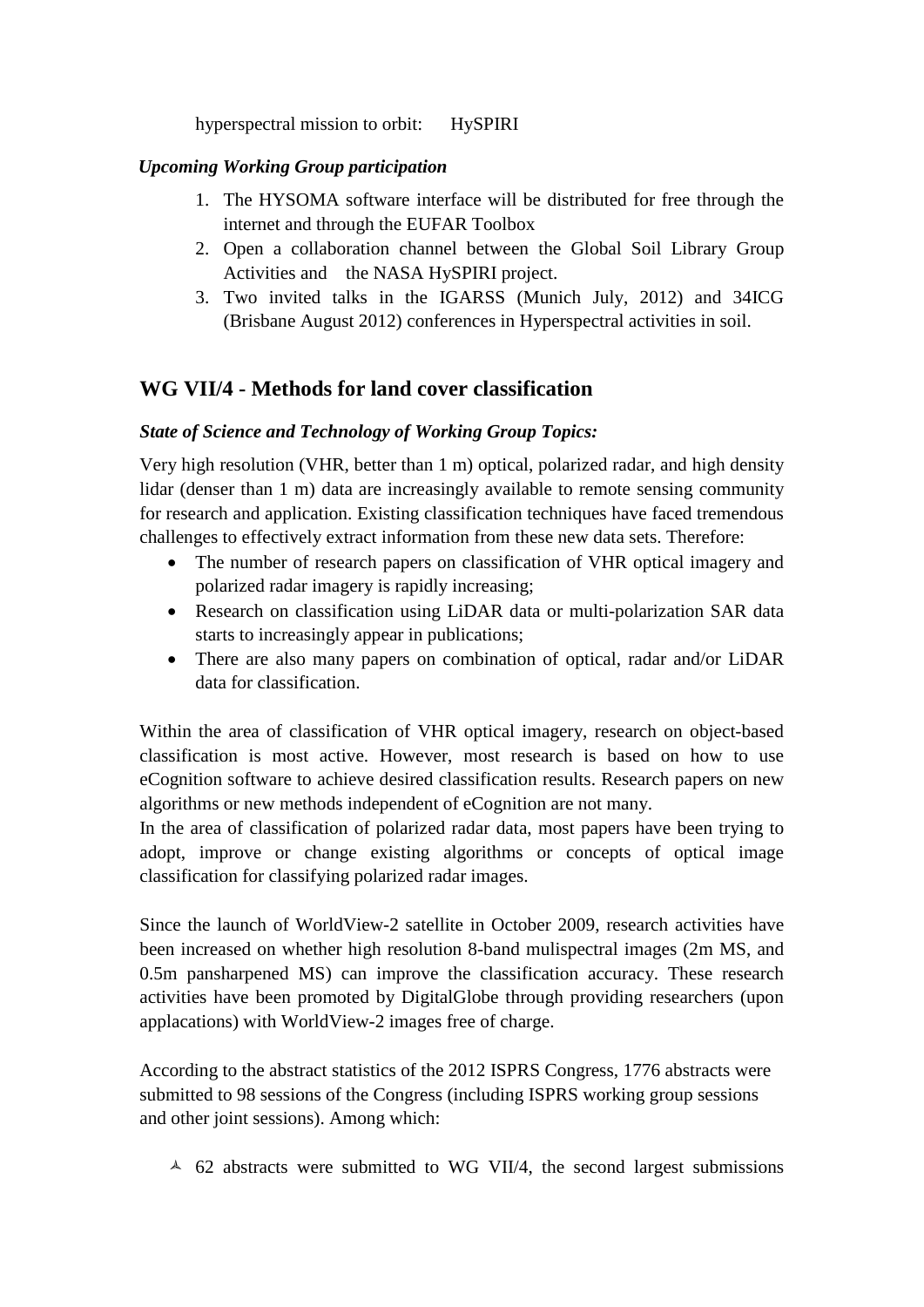among all the sessions;

- 69 were submitted to WG III/4: Complex Scene Analysis and 3D Reconstruction, the largest session; and
- $\triangle$  on average, 18 abstracts were submitted to each session.

This means that land cover classification still remains to be one of the most active research areas within ISPRS community.

#### *Accomplishments of Working Group in 2011*

- 1. Participating in the committee of The 2011 Joint Urban Remote Sensing Event (Urban 2011 & URS 2011), Munich, Germany, April 11-13, 2011, sponsored by IEEE GRSS and ISPRS.
- 2. Participating in the committee of The Third International Conference on Earth Observation for Global Changes (EOGC2011), Munich, Germany, 13-15 April 2011, sponsored by ISPRS, etc.
- 3. Technical chair of AfricaGE0 2011 in Cape Town, 31 May 02 June 2011. This was a conference of the Southern African Geomatics community and was attended by some 700 delegates and exhibitors. Although not specifically aimed at WGVII/4 there was a significant component related to image classification. In fact two, well attended, conference technical sessions were dedicated to this and provided very interesting work. Keynote speakers at the conference included the ISPRS President Prof. Orhan Altan. The conference proceedings and details can be found at [www.africageo.org](http://www.africageo.org/)
- 4. Scientific committee member of the International Symposium on Image & Data Fusion (ISIDF 2011) and giving a tutorial at the ISIDF 2011 conference.
- 5. Participated in the International Workshop on Global Land Cover Mapping, Beijing, January  $12 - 14$ , 2011, on behalf of ISPRS WG VII/4.
- 6. Updated the ISPRS common datasets for land cover classification, providing a variety of remote sensing data free of charge to research communities to promote:
	- $\lambda$  the development of land cover classification techniques;
	- $\lambda$  the collaboration between remote sensing researchers; and
	- $\lambda$  the exchange of research experience and comparison of research results based on the same datasets.

The data sets include medium resolution, high resolution and very high resolution satellite images, airborne digital images, and LiDAR data.

### *Upcoming Working Group participation*

1. Assisting and attending *The XXII ISPRS Congress*, Aug 24 - Sep 3, 2012, Melbourne, Australia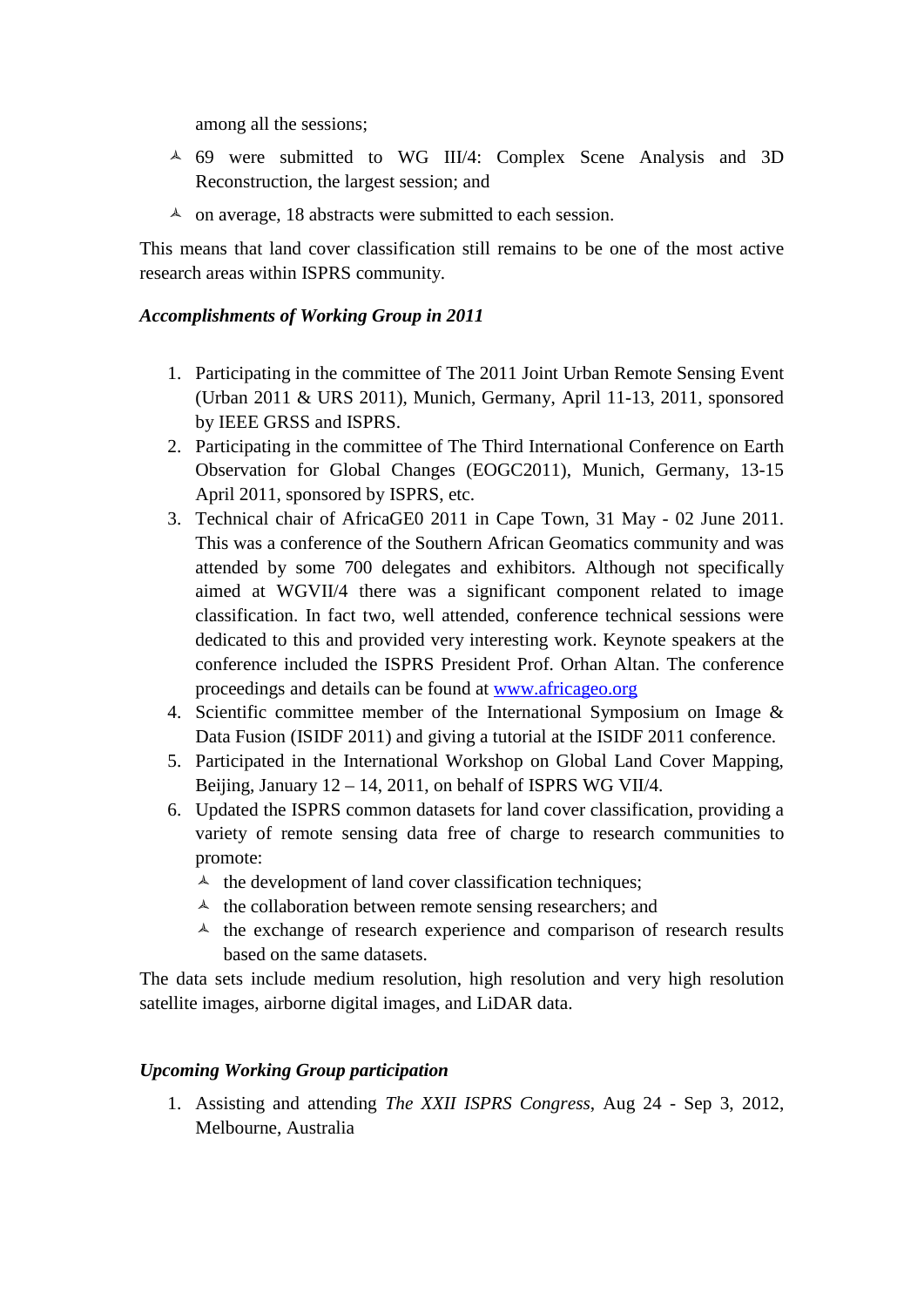## **WG VII/5 - Methods for change detection and process modelling**

## *State of Science and Technology of Working Group Topics:*

Processing of multi-temporal images and change detection has been an active research and application field in remote sensing for decades. Although plenty successful applications have been reported on the monitoring and detecting of environmental change, there are enormous challenges in applying multi-temporal imagery to derive timely information on the Earth's environment and human activities. In recent years, great progress has been observed to overcome technological obstacles by the development of new platforms and sensors. The wider availability of large archives of historical images also makes it possible for long-term change detection and modelling. Such a development stimulates further investigations to develop more advanced image processing methods and new approaches to handling image data in the time dimension.

The mission of the working group VII/5 is to further enhance international collaboration in the field of remote sensing change detection. The focus also extends to the study of geo-process modelling using long-term remotely sensed data. It is endeavoured to promote and encourage collaborated efforts for the development of new technology for processing multi-temporal imagery, detecting changing environment and objects, and modelling long-term geo-processes.

### *Accomplishments of Working Group in 2011*

- 1. Publication of the Workshop Proceedings: Lenz-Wiedemann, V.I.S. and Bareth, G. (eds.) (2011): Proceedings of the Workshop on Remote Sensing Methods for Change Detection and Process Modelling, 18-19 November 2010, University of Cologne, Germany. Kölner Geographische Arbeiten 92 (in press).
- 2. Co-organization of the 2011 International Symposium on Image Data and Fusion, 9-11 August, 2011, Tengchong, Yunnan, China.
- 3. Co-organization of ISPRS working group workshop on 'Dynamic and Multi-dimensional GIS (DMGIS'11), 17-18 October 2011, Shanghai, China.
- 4. Organization of ISPRS working group workshop on "Remote Sensing Change Detection and Spatio-temporal Modelling", 15-16 December 2011, Hong Kong. The conference details can be found at<http://www.lmars.whu.edu.cn/cdsm2011/>

### *Upcoming Working Group participation*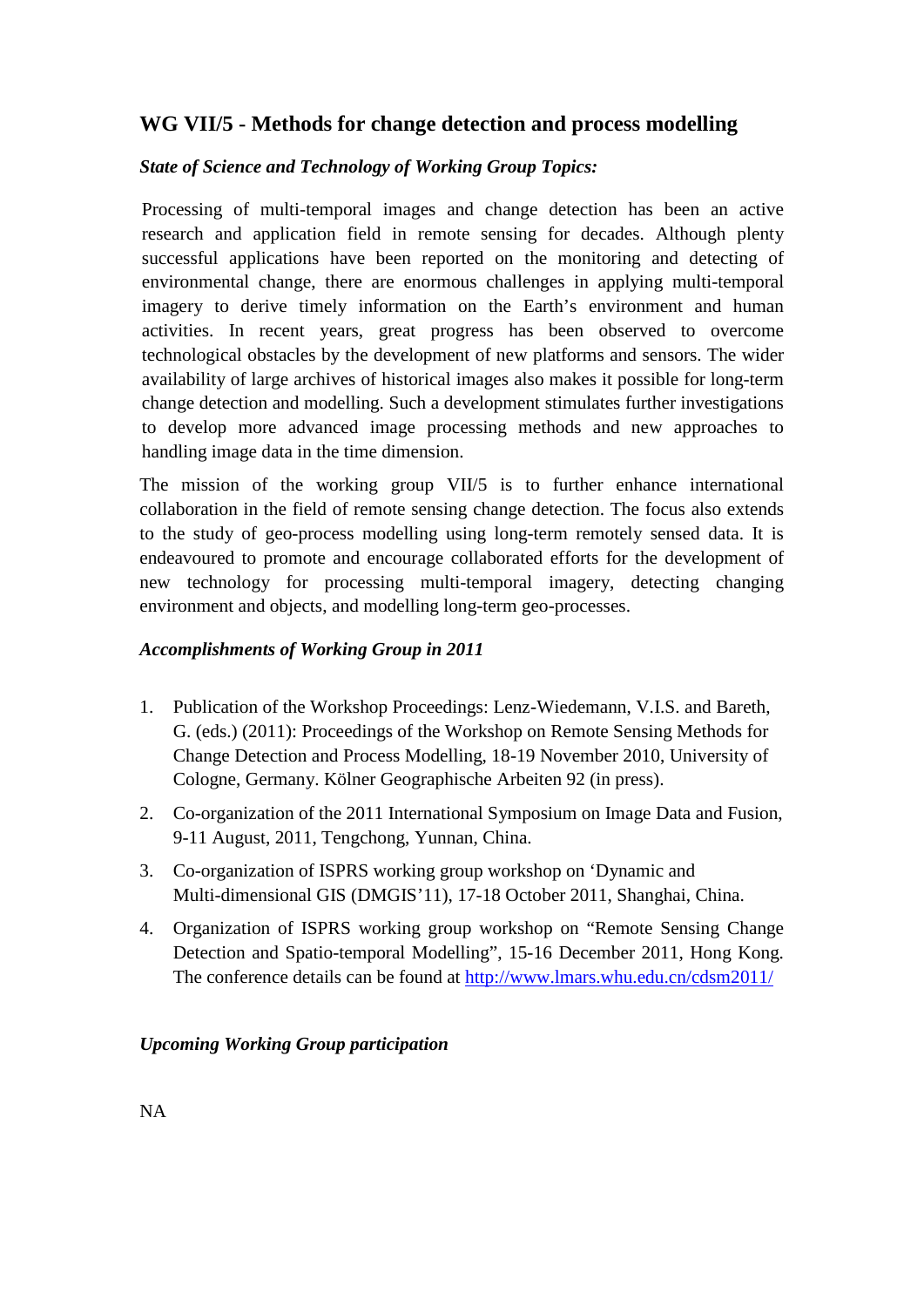## **WG VII/6 - Remote sensing data fusion**

#### *State of Science and Technology of Working Group Topics:*

Image and data fusion aims at the integration of multi-sensor, multi-temporal, multi-resolution and multi-platform image data, together with geospatial data, GIS, in-situ, and other statistical data sets for improved information extraction, as well as to increase the reliability of the information. Image and data fusion techniques are important for combining the many sources of satellite, airborne and ground based imaging systems, and integrating these with other related data sets for enhanced information extraction and decision making. Through scientific workshops and a dedicated journal, WG VII/6 coordinates and sponsors state-of-the-art discussions and developments on the theory, methodology and applications of image and data fusion including a) automatic registration of images with different sensor, different resolution, and different acquisition mode, b) concept study and methodology development of data fusion at different processing levels, especially at feature and decision level, c) multi-source/multi-sensor data fusion and integration methodologies, such as fusing laser scanning data with images, fusing high resolution satellite optical imagery with high resolution SAR imagery, d) applications of data fusion to feature extraction, object recognition, classification, mapping, disaster monitoring, change detection, and e) information mining from multi-platform, multi-source, multi-scale, spatial-temporal data, e.g., geometric information, topological information, statistical information, etc.

- 1. Participation in the scientific committee of the International Symposium on LiDAR and Radar Mapping- Technologies & Applications, Nanjing, China, May 26-29, 2011( http://www.lidar2011.org), sponsored by ISPRS, IAG and FIG.
- 2. The main event organized by WG VII/6 in 2011 is the 2011 International Symposium of Image and data Fusion (ISIDF 2011), held in Tengchong, Yunnan, China, on August 9-11, 2011 (http://isidf2011.casm.ac.cn/). Sponsored by ISPRS, IEEE Geoscience and Remote Sensing Society, National Administration of Surveying, Mapping and Geoinformation of China, and Taylor & Francis Group. All papers resulting from the symposium have been published via IEEE Xplore and indexed by EI. Selected papers will appear in the International Journal of Image and Data Fusion published by Taylor & Francis.
- 3. WG VII/6 co-organized the ISPRS Workshop for Change Detection and Process Modeling (sponsored by ISPRS, etc), to be held in Hong Kong, December 15-16, 2011,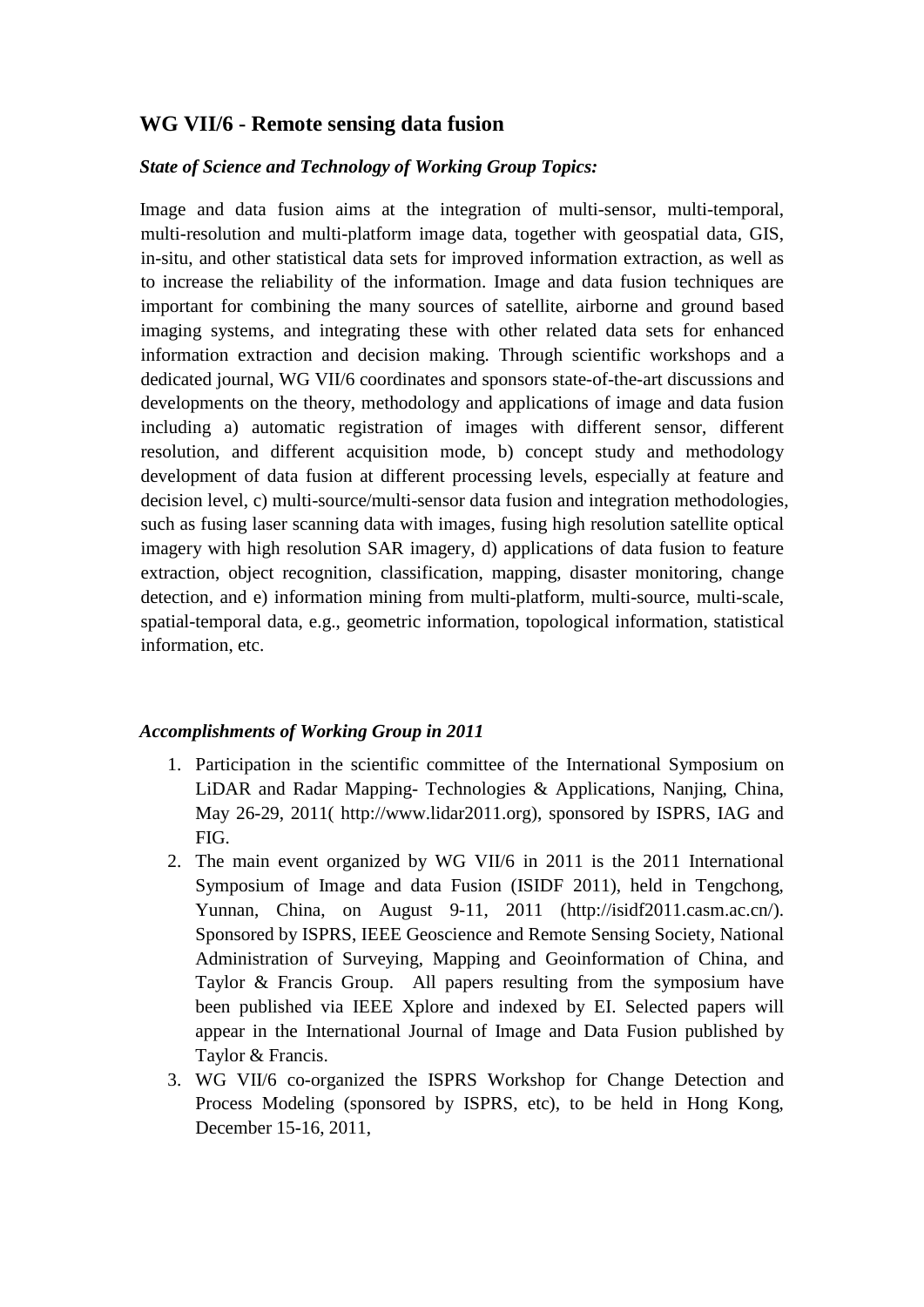#### NA

## **WG VII/7 - Theory and experiments in radar and lidar**

#### *State of Science and Technology of Working Group Topics:*

Radar is an active remote sensing system transmitting and receiving microwaves for the retrieval of biophysical properties. Several applications using radar imagery have been explored in the last decades, such as the retrieval of vegetation density, soil moisture, the mapping of areas of flooded surfaces, river heights, etc., for as well global scale as small scale applications. Several physically-based radiative transfer models have been developed and tested for their use in parameter retrieval. The success of these models however is generally hampered by the lack of knowledge of additional biophysical parameters needed in the inverse problem (e.g. soil roughness). To overcome these problems, change detection techniques are being proposed that allow for relative information (e.g. change in soil moisture).

Airborne laser scanning (ALS) is an active remote sensing system for surface topography and object characterization. It is based on lidar range measurements between an aircraft and the target, and produces a point cloud  $(x,y,z)$ , and the intensity (I). ALS has found a large number of applications in remote sensing, e.g., forestry, agriculture, cultural heritage, and built environment. The radiometric calibration and usage of the intensity data have been intensively studied recently as the first calibration methods have been published. This will enhance the usage and interpretation of point cloud data for, e.g., automatic target recognition and classification of objects. Integrating ALS with photogrammetry has also been widely studied in the laser remote sensing community.

Terrestrial laser scanning (TLS) methods have also become widely used in remote sensing, and the applications are constantly increasing in, e.g., forestry, hydrology, glaciology, archaeology, geomorphology, etc. The TLS applications are also related to vehicle-based laser scanning (also called mobile mapping), which has become a topic of increasing interest because of its efficiency in producing large amounts of data and high future potential for applications. The most recent mobile applications of TLS are commercial, low-weight TLS+GPS+IMU implemented in an unmanned airborne vehicle (UAV) platform.

- 1. Co-organiser Laser Scanning 2011 in Calgary. Fusion of lidar & radar data appears in the list of topics
- 2. Supporting Silvilaser 2011 in Hobarth, Tasmania, Australia: <http://www.cdesign.com.au/silvilaser2011/>